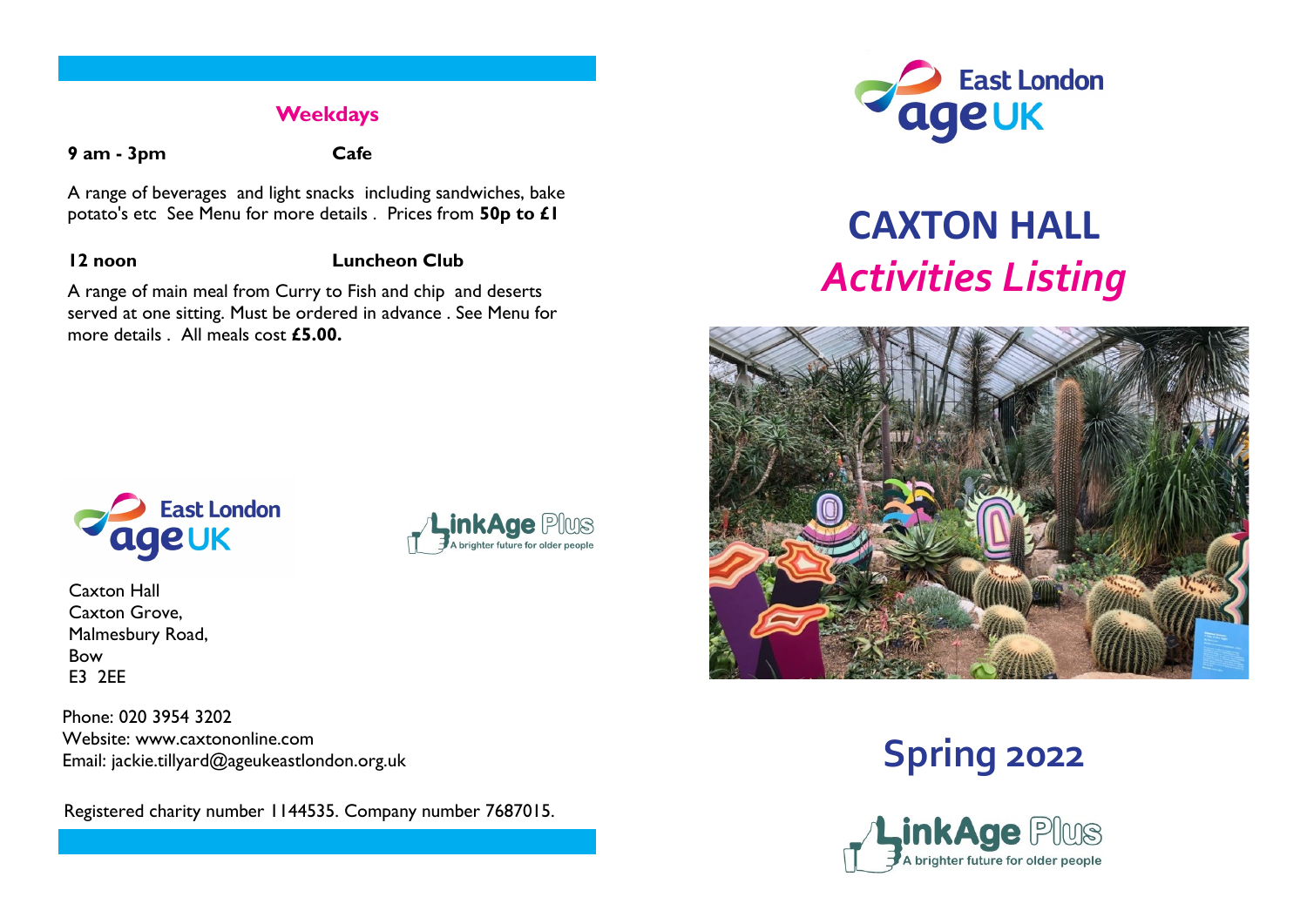# **In Caxton Hall**

#### **Monday**

**10.00 am -11.00am Light Exercise**

Help build up some core strength with gentle exercise. **Cost £1**

#### **11.00am - 12.30 pm IT Class**

Learn digital skills such as using emails make a Zoom call, and more... Booking is required. There may be a waiting list. **Cost £1**

#### **2.30 pm - 3.30 pm Crochet with Claudia**

Learn undertaking a range of crafts from card making to macramé in Come on long and get involved with crochet and embroidery projects with Claudia. **Cost £1.50**

#### **Tuesday**

#### **10.00 - 2.30pm Information & Advice**

Free and impartial advice from qualified advisors. Appointment only.

#### **10.00 am - 12.00 am Craft Group**

Learn undertaking a range of crafts from card making to macramé in a friendly session **Cost £1.50**

#### **10.30 - 12 pm IT Class**

Learn digital skills such as using emails, make a Zoom call, and more... Booking is required. There may be a waiting list. **Cost £1**

### **On Zoom**

#### **Wednesday**

**10.00 am – 11.00 am Playlist For Life** 

Love Music? Then come join us for a journey through music of your choice and join in with shared musical experiences.

**11.15 am - 12.00 pm Virtual Quiz**

Why not enjoy and brains teasing session with this online general knowledge quiz.



**12.30 pm - 1.30pm Readers Group** 

Come and join us in this relaxed and friendly group where you can read stories and poetry, and explore their meanings and more.

#### **For Zoom log in details or IT support please contact staff.**

2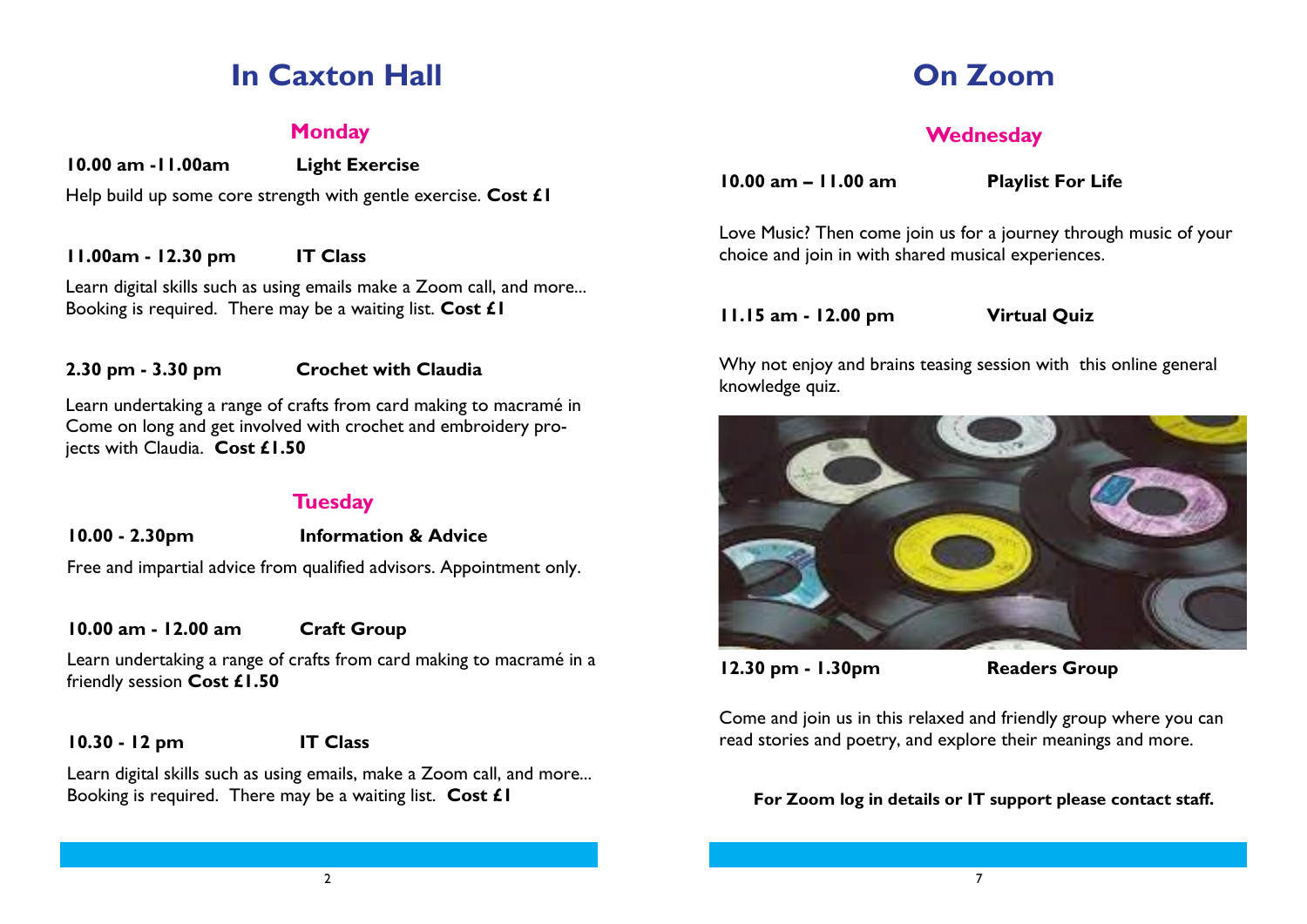### **Around Bow**



#### **Wednesday**

**9.30 am – 11.30 am Cycling Group** 

Join in this relaxed bike group. Helmets and bike provided; including three wheeler bikes.

**Victoria Park,** Parnell Road, E3 2JU

#### **1.30 pm - 4 pm The Bow Bells**

Friendly self-organised women's group with speakers, activities and bingo. **Cost £1**

**Butley Court,** Ford Street, E3 5LT

#### **2.30 pm - 3.30 pm Coffee Afternoon and Ruth Court**

A friendly afternoon coffee and natter.

**Ruth Court,** Medway Road, E3 5DS

#### **Friday**

#### **10.30 am – 12.00 pm Friday Walking Group**

Led by Phillip, for those who enjoy strolling around the local area.

**Various locations:** Talk to staff

#### **Wednesday**

**1.30 pm - 3 pm Pool and Darts**

An opportunity to play traditional 'pub' games such as pool and darts.

### **Thursdays 1st Thursday**

**10.00 - 11.00 Am Caxton Forum** 

Discussions about the development of our services and speakers.

#### **2nd and 4th Thursday**

**10.00 am - 11.30 am Stroke Group**

Information, support and little exercises for people who have had a stroke. **Cost £1**

#### **3rd Thursday**

**10.00 - 11.30 Am Wellbeing and Mindfulness**

Delivered by a NHS professional, with useful talks on wellbeing and mindfulness.

#### **Every Thursday**

**10 am - 1pm Digital Drop – In** 

1 to 1 support sessions. To help with digital equipment whether mobile phones, tablets of lap tops. On a first come first served basis

#### **1.30 pm – 2.30 pm Seated Yoga**

Get fit and supple in this relaxed and easy going exercise session. For all levels of experience. **Cost £2**